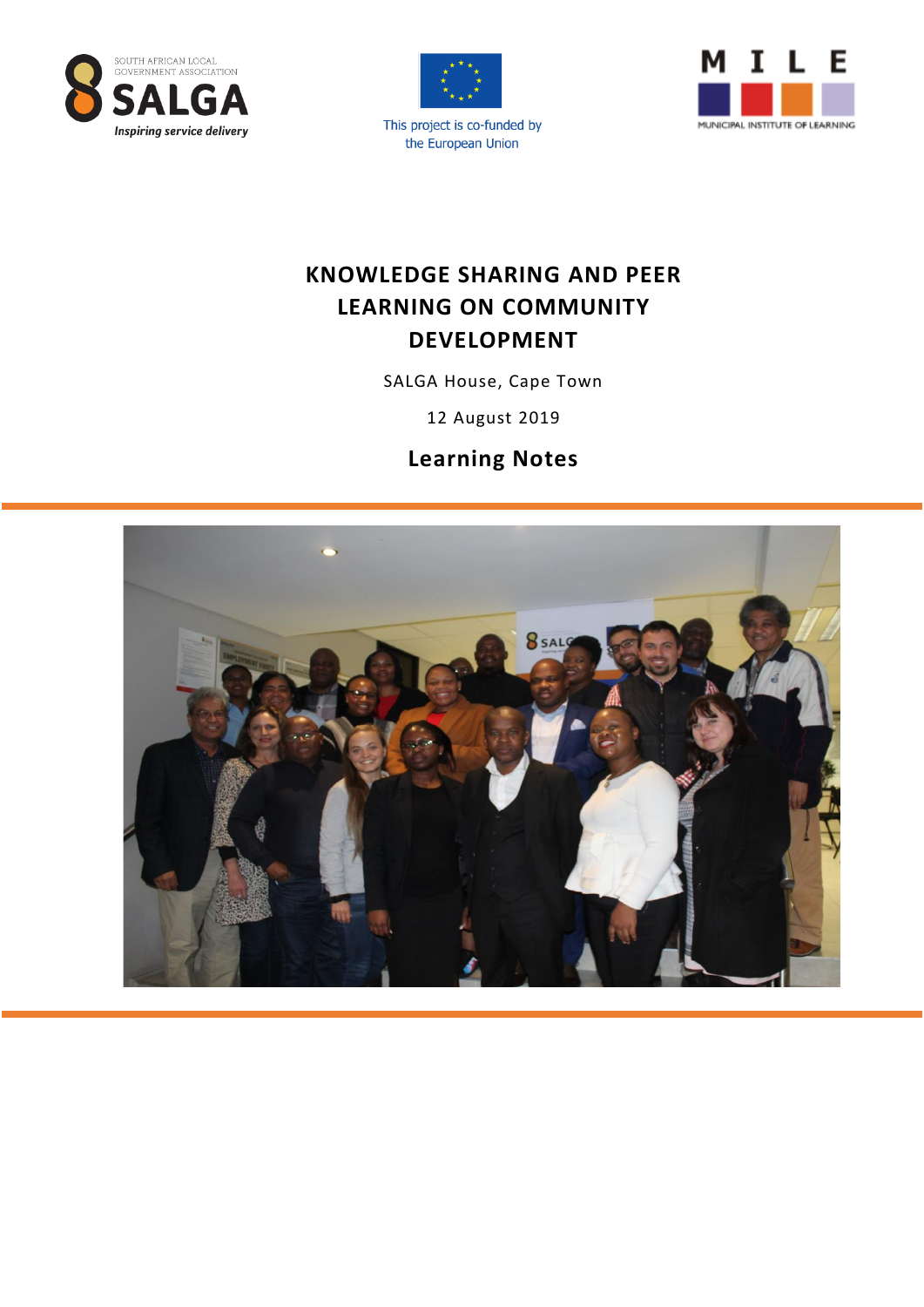### **INTRODUCTION AND BACKGROUND**

In 2016 the European Union Commission (EU) allocated the South African Local Government Association (SALGA) grant funding, to implement the 'Strengthening Governance and Capacity in Local Government' project. This is a three-year project implemented in four provinces including the Western Cape, KwaZulu-Natal, Mpumalanga, and Limpopo. Specific objective 2 of the project seeks to capacitate municipalities to design credible Community Development programmes that enhance the lives of vulnerable groups and groups at risk of marginalisation.

The Western Cape was selected as the host province for the Knowledge Sharing Engagement on Community Development, as it has shown significant support for the EU-SALGA project and it is the source of noteworthy best practice in Community Development, which should be shared with other municipalities directly.

The purpose of the Knowledge Sharing was to provide a platform for the municipalities that have participated in the project from the onset; to share and discuss the processes that resulted in best practices in Community Development, as well as lessons learned. Through the Knowledge Sharing approach, the event further addressed some of the challenges that were identified in Community Development by Local Government practitioners during the implementation of the EU project.

In light of this context, SALGA in partnership with the Municipal Institute of Learning (MILE), facilitated the Knowledge Sharing Engagement on Community Development at SALGA House, in Cape Town on the  $12<sup>th</sup>$  of August 2019.

During the course of the engagement, the various municipalities represented learnt about the practices of peer municipalities on Community Development, and application methods for the implementation of practices. Ultimately, the overall objective of the engagement was to facilitate exchange of experience and practices (successes and challenges) in Community and Social Development amongst municipalities.

### **TARGETED STAKEHOLDERS**

Eight municipalities from four provinces that participated in the Community Development component of the EU project were invited to participate in the event. These municipalities consisted of Dr Nkosazana Dhlamini-Zuma Local Municipality, Thaba Chweu Local Municipality, uMkhanyakude District Municipality, Knysna Local Municipality, Lepelle Nkumpi Local Municipality, Witzenberg Local Municipality, Ehlanzeni District Municipality, and Modimolle-Mookgopong (LIM 368) Local Municipality. In attendance were Councillors and officials from the eight participating municipalities.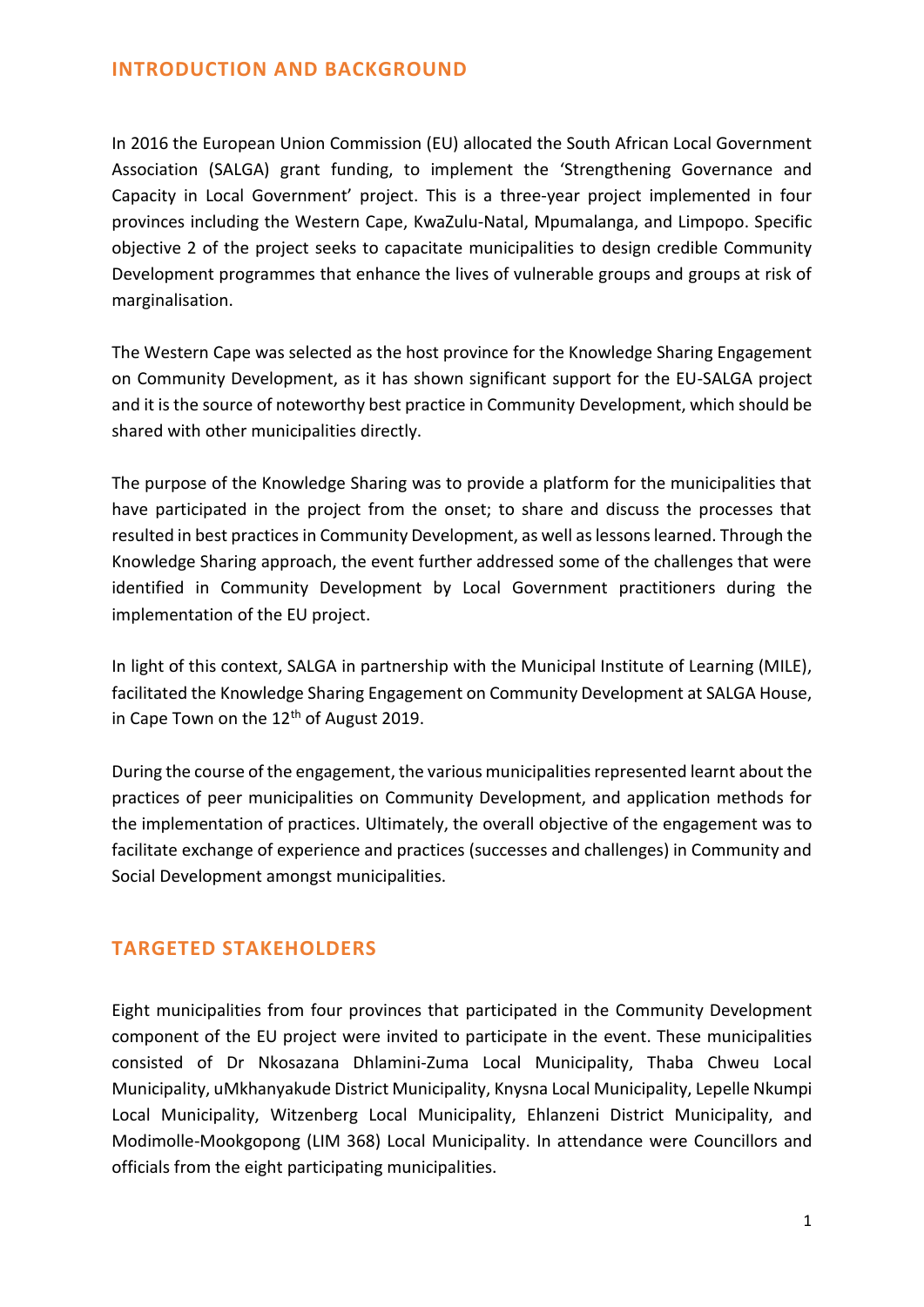### **OUTPUTS**

The following outputs were anticipated for the Knowledge-Sharing Engagement:

- SALGA to develop a **case study document** highlighting the processes leading to the practices, and the lessons learned;
- MILE to develop **guideline document/ report,** which will document the outcomes of the Knowledge Sharing event and package the findings in a practical manner;
- MILE to identify and document **possible twinning partners** between the municipalities;
- SALGA (WC) to develop a **Programme of Action** in order establish a support programme amongst twinned municipalities.

### **STRUCTURE OF THE DOCUMENT**

This document reflects key outcomes that were deliberated during the workshop, and serves as an internal resource to guide further work in positively contributing to the exchange of experiences and practices in Community and Social Development amongst municipalities. It does not provide a verbatim of proceedings but however emphasises central themes that emerged from discsussions. For detailed presentations, kindly access them on the MILE website [\(www.mile.org.](http://www.mile.org/)za).

### **Presentation 1: EU-SALGA Project Overview**

The presentation covered important aspects of the project. The Community Development Directorate within SALGA is one of the beneficiaries of the project. The project partly seeks to capacitate municipalities and SALGA to design credible Community Development programmes that enhance the lives of vulnerable groups and groups at risk of marginalisation. It also seeks to empower the identified practitioners in monitoring and evaluation through the use of a set of development indicators that have been designed to support municipal planning and impact measurement of Community Services at the local level. A recommended basket of services has been developed in order to assist municipalities with defining their role in Community Services. The rest of the presentation covered the progress in the EU-SALGA Community Development project. *(For detailed information, kindly refer to the EU-SALGA presentation by Winnie Manganye).*

## **Presentation 2: Community Services Framework and Indicators development: Reflecting on key themes**

The Legislative and policy environment is inclusive of various aspects of Community Services. However, the challenge with Integrated Development Plans (IDP) is that mainstreaming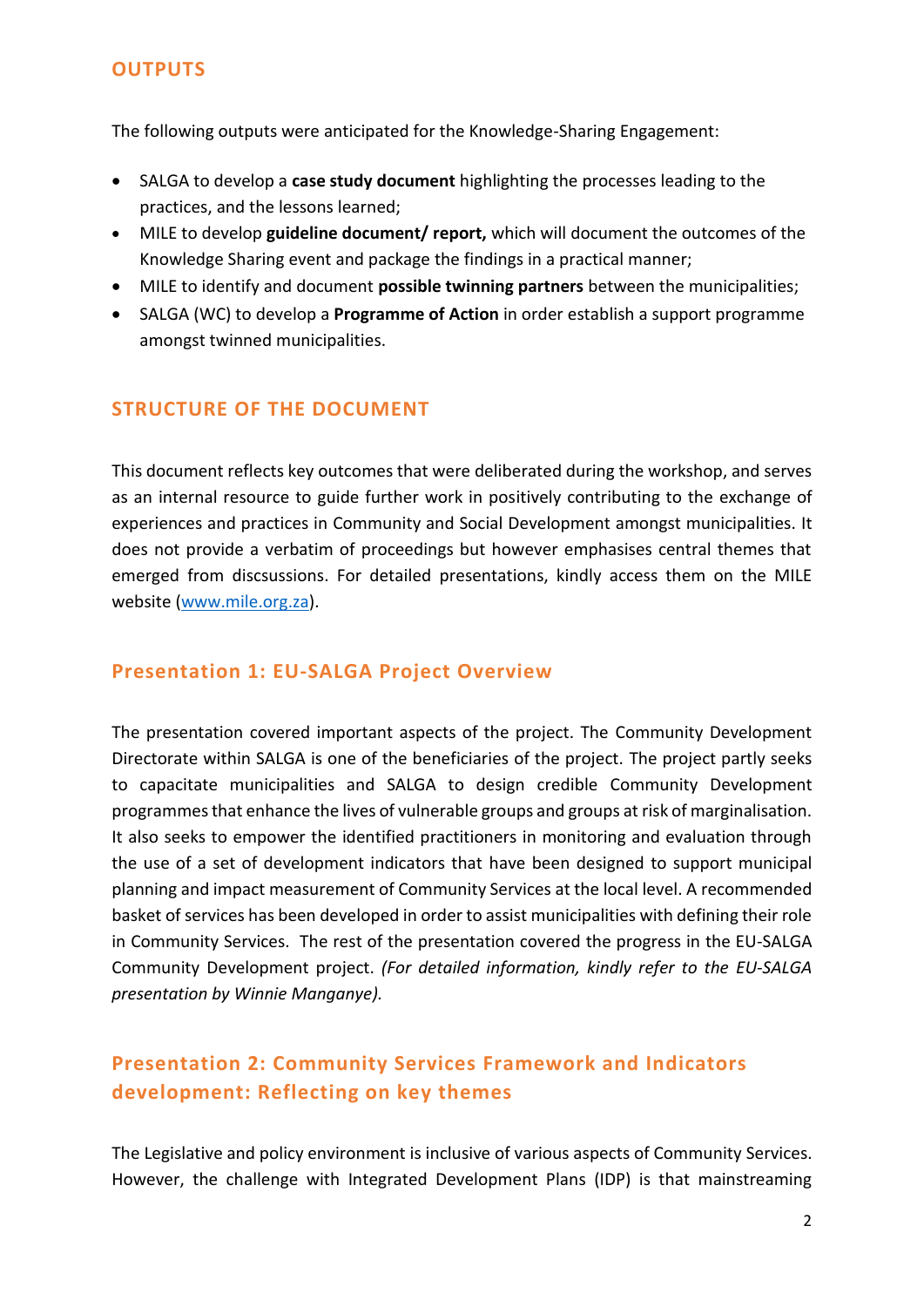processes are not clear. The indicators recommended by SALGA are based on Youth, Gender Inequality, Sports Facilities, Child Care Facilities, Cultural Matters, Disaster Management, Fire Fighting Services, and Health Services. The presentation also covered development approaches, implementation in the municipal space and the way forward. *(For detailed information, kindly refer to the SALGA Western Cape presentation by Trevor Lombard).*

# **THE SCOPE OF THE LOCAL GOVERNMENT MANDATE FOR COMMUNITY SERVICES**

# **Presentation 3: Clarifying Concepts, Mandate and Core Functions of Local Government in Community Development Services**

In the field of Community Services, an array of concepts and terms are used interchangeably. For instance, linkages exist between Community Development, Social Development, and Social Welfare. The presentation outlined more aspects such as core functions, the role of Local Government in Community Services, and the Institutionalisation of Community Services. *(For detailed information, kindly refer to the SALGA presentation by Favourite Khanye).*

# **THE ROLE OF LOCAL GOVERNMENT IN COMMUNITY SERVICES**

# **Presentation 4: The role and functions of Community Services and Social Development in Dr Nkosazana Dlamini-Zuma Local Municipality**

The municipality is located in the south of KwaZulu-Natal and was established as a result of the amalgamation of KwaSani and Ingwe Municipalities in 2016. The presentation covered an overview of the Community Services Department; the mandate insofar as roles and responsibilities are concerned; the organogram; benefits and or limitations of placement of LED & Tourism Unit under this department; as well as limitations and possible solutions. *(For detailed information, kindly refer to the presentation by the municipality).*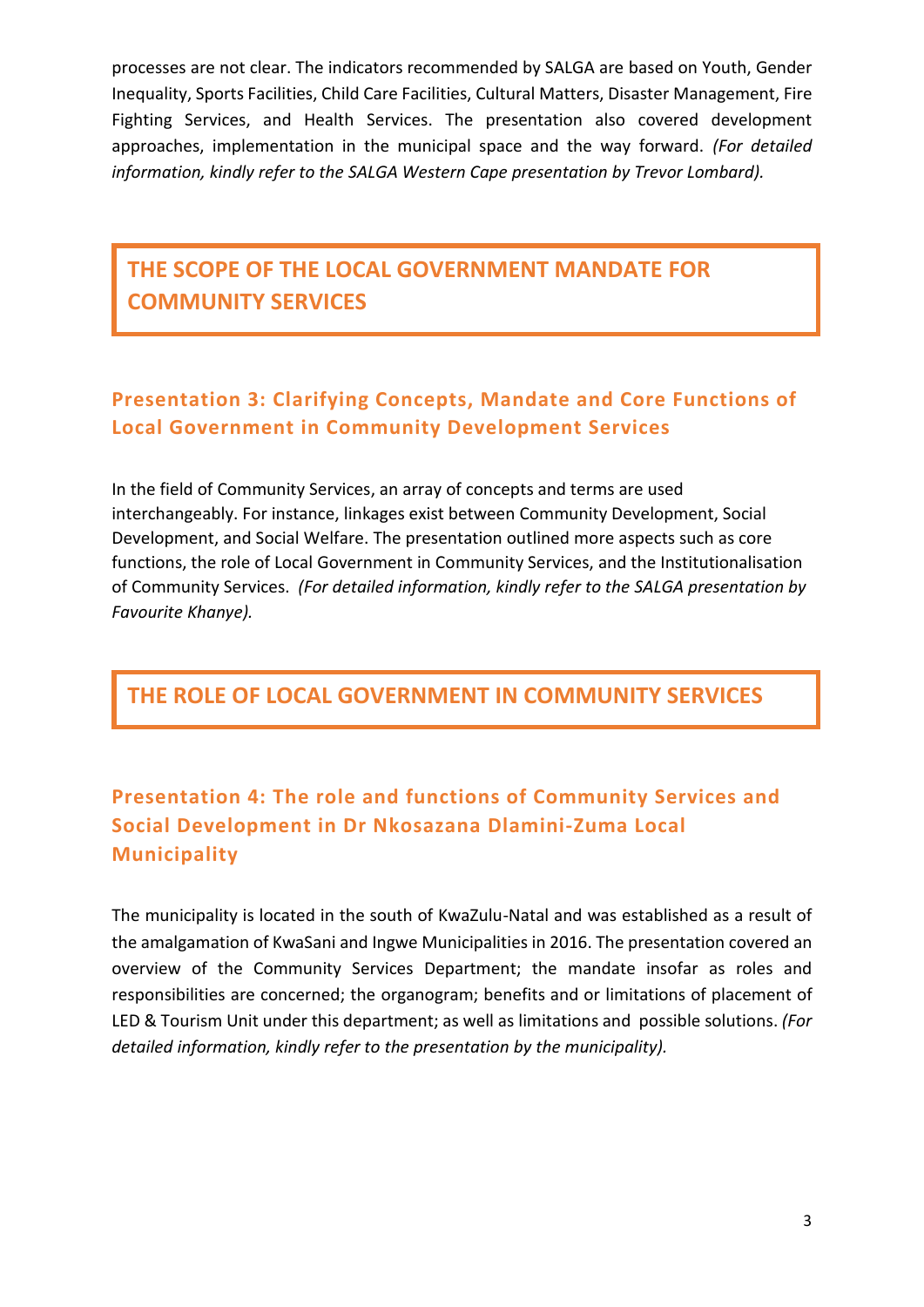### **Presentation 5: SALGA Sport and Recreation**

The purpose of Sport & Recreation at SALGA is to facilitate, coordinate and influence the delivery of SALGA's 5 Pillars. The programme is delivered by acting as a catalyst in leveraging and celebrating excellence, providing a platform for knowledge transfer, raising the profile for local government and providing a platform to compete in the international arena**.** *(For detailed information, kindly refer to the SALGA presentation by Andile Nqini).* 

## **Presentation 6: Mandate, role and approach of Lepelle-Nkumpi Local Municipality in Community Development**

Specific powers and functions were assigned to the Lepelle-Nkumpi Local Municipality in terms of Notice of Establishment (Notice No. 307) that was published in Limpopo Provincial Government Notice No. 307 of 2000. Thus, the powers and functions are inclusive of provision and maintenance of child care facilities, creation of temporary work opportunities and to ensure public safety. Furthermore, elements such as the municipality's role and approach, and obstacles were shared. *(For detailed information, kindly refer to the presentation by the municipality).*

## **INTER-GOVERNMENTAL RELATIONS ON COMMUNITY SERVICES**

# **Presentation 7: Inter-Governmental Relations on Community Development Services - Witzenberg Local Municipality**

Participants were exposed to the Municipal Vision, as part of the initial part of the presentation. Thereafter, various aspects of Intergovernmental Relations (IGR) on Community Development Services such as the objectives of IGR for Community Development; membership; the background of the IGR Steering Committee; and the IGR process were also covered. An account of the challenges and successes were also shared. *(For detailed information, kindly refer to the presentation by the municipality).*

## **Presentation 8: Umkhanyakude District Municipality – Mandate, role and approach to Community Development**

Located in the far Northern region of KwaZulu-Natal, the municipality undertakes Community Development coordination through Special Programmes, Public Participation and Operation Sukuma Sakhe. The District's Community Development functions are mandated by the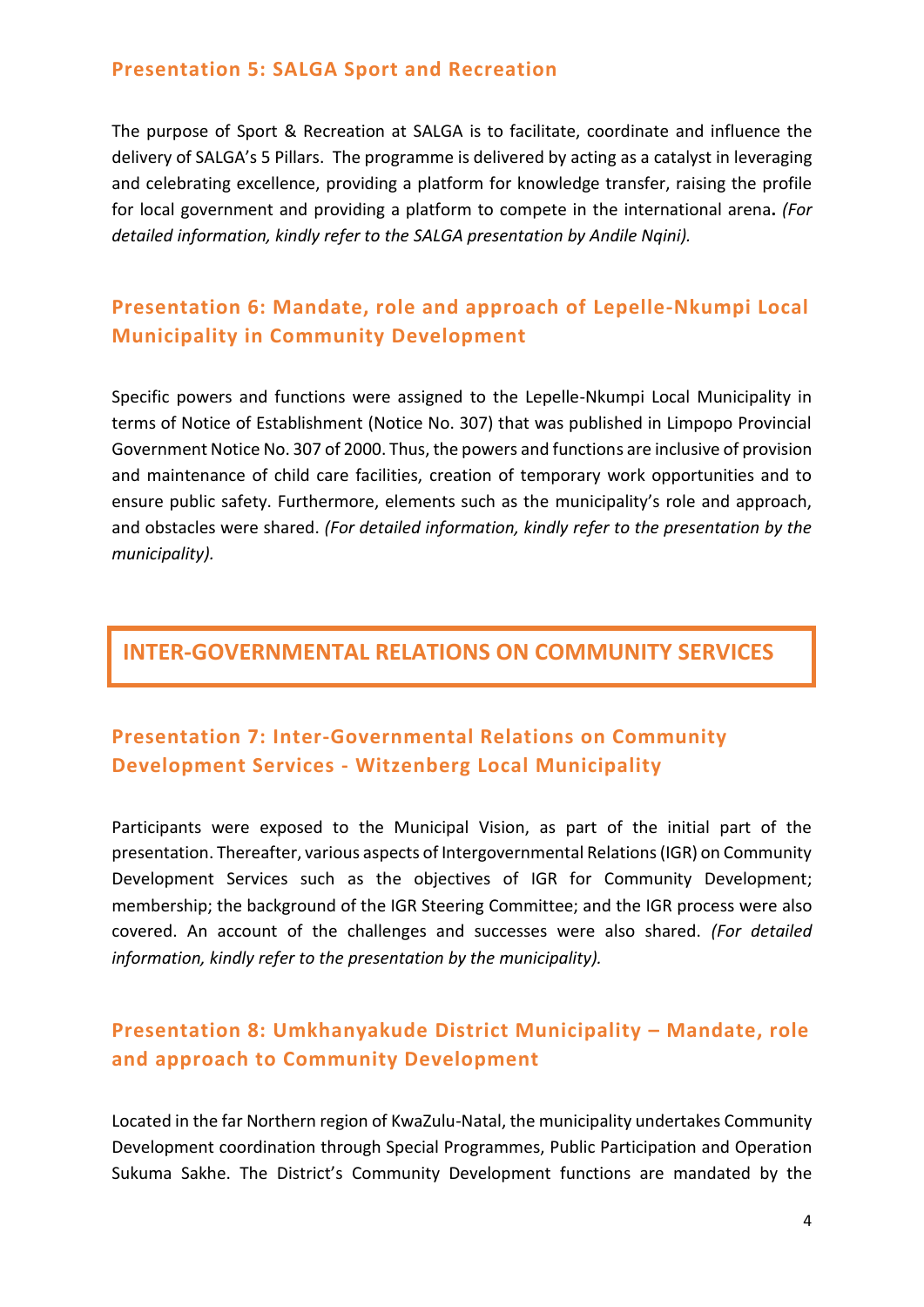Constitution of the Republic of South Africa. *(For detailed information, kindly refer to the presentation by the municipality).*

### **INSTITUTIONALISATION OF COMMUNITY SERVICES**

# **Presentation 9: Knysna Local Municipality - Draft Social Development Strategy**

Core functions and responsibilities of Knysna Local Municipality extend to Disaster Management, Social Development, Youth Development, and Sport Development. Other aspects such as the approved Directorate Structure and the departmental Service Delivery and Budget Implementation Plans (SDBIPs) were covered. As the only municipality in attendance with a draft Social Development Strategy, the process followed in developing the strategy was shared. An account of challenges and successes were also openly discussed. *(For detailed information, kindly refer to the presentation).*

## **Presentation 10: Mainstreaming of Marginalised Groups at Ehlanzeni District Municipality**

Section 152 of the Constitution requires a municipality to structure and manage its administration, budgeting and planning processes to give priority to the basic needs of the community and to promote its Social economic development. In responding to the needs of communities, the practical needs and strategic needs of women and men must be considered. The Social Services Department has been tasked with the responsibility of ensuring that gender and transversal issues are mainstreamed into all municipal programmes and processes. *(For detailed information, kindly refer to the presentation by the municipality).*

### **Presentation 11: Vulnerable Groups – Statistics SA**

The objective of this presentation was to show how data on vulnerable groups can be used to inform strategy development. That data from StatsSA showed that elderly people who are beyond the age of 65, disabled people of all ages, poor families with children below the age of fifteen, and war veterans are considered as vulnerable groups. The presentation also covered the types of grants, who they are aimed at, literacy levels and issues around food security. *(For detailed information, kindly refer to the Stats SA presentation by Vanessa Wiener).*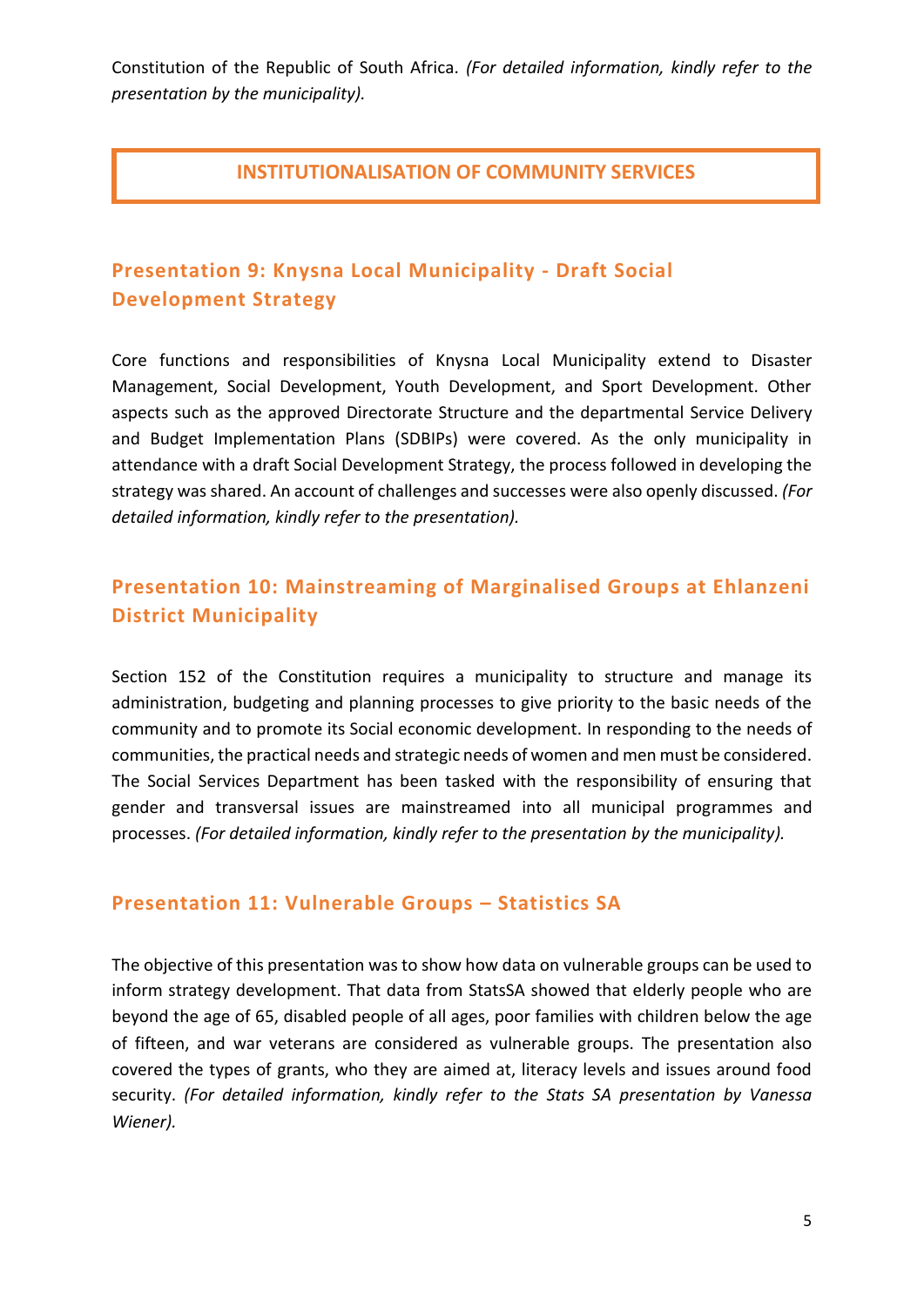## **DISCUSSION POINTS AND BEST PRACTICE**

#### **1. Community/Social Services Terms of Reference**

The development of a Community/Social Services Terms of Reference is beneficial to guiding strategy development as it frames the objectives, roles and responsibilities of each stakeholder in the strategy development process. It will be one of the immediate tasks to be taken up by Modimolle-Mookgopong Local Municipality.

### **2. Multi-stakeholder approach**

Municipalities can only successfully deliver Community Services through adopting a multistakeholder approach. The community is a key role-player and must be included in planning, delivery and monitoring processes. In this context, reference can be made to Knysna Local Municipality who conducted a situational analysis through assessing strengths, weaknesses and opportunities with stakeholders, as a first step to developing its own draft strategy. Some of the findings were taken forward and included in the Service Delivery and Budget Implementation Plans (SDBIPs) to ensure implementation. It is also important to note that all the role-players fully took ownership of the process as no consultants were used. SALGA's facilitation role is also recognised in the process. It is also noted that Council's involvement is crucial as they have the power to structure and adopt the strategic objectives.

Another critical part of the process was the political blueprint scenario rendered by the Portfolio Councillor. This contributed immensely to the development of the Terms of Reference as clear expectations were derived from the Councillor. As a result, the Terms of Reference was operationalised.

### **3. Area of Best Practice**

There is certainly a lot that can be learnt from Knysna Local Municipality. Despite the challenge of not having an adopted standardised Community/ Social Development Strategy the municipality was not deterred from developing their own draft Strategy. The importance of aligning the strategy with the Integrated Development Plan (IDP) of the municipality was emphasised. In essence, this is an area of best practice and noted with importance.

### **4. IDP Budget Committees**

One of the approaches that will lead to the success of IDP Budget Committees is the inclusion and active participation of women, youth, the elderly, welfare, disability and early child development (ECD). By doing so, all spheres of the community would be well represented and they would be able to add value to municipal planning processes. .

### **5. Structure of Directorates**

There is a need for the functions within Community Services Departments to be carefully considered and properly allocated. The functions of Community Services must be in line with the human resources available in order the department can set realistic objectives.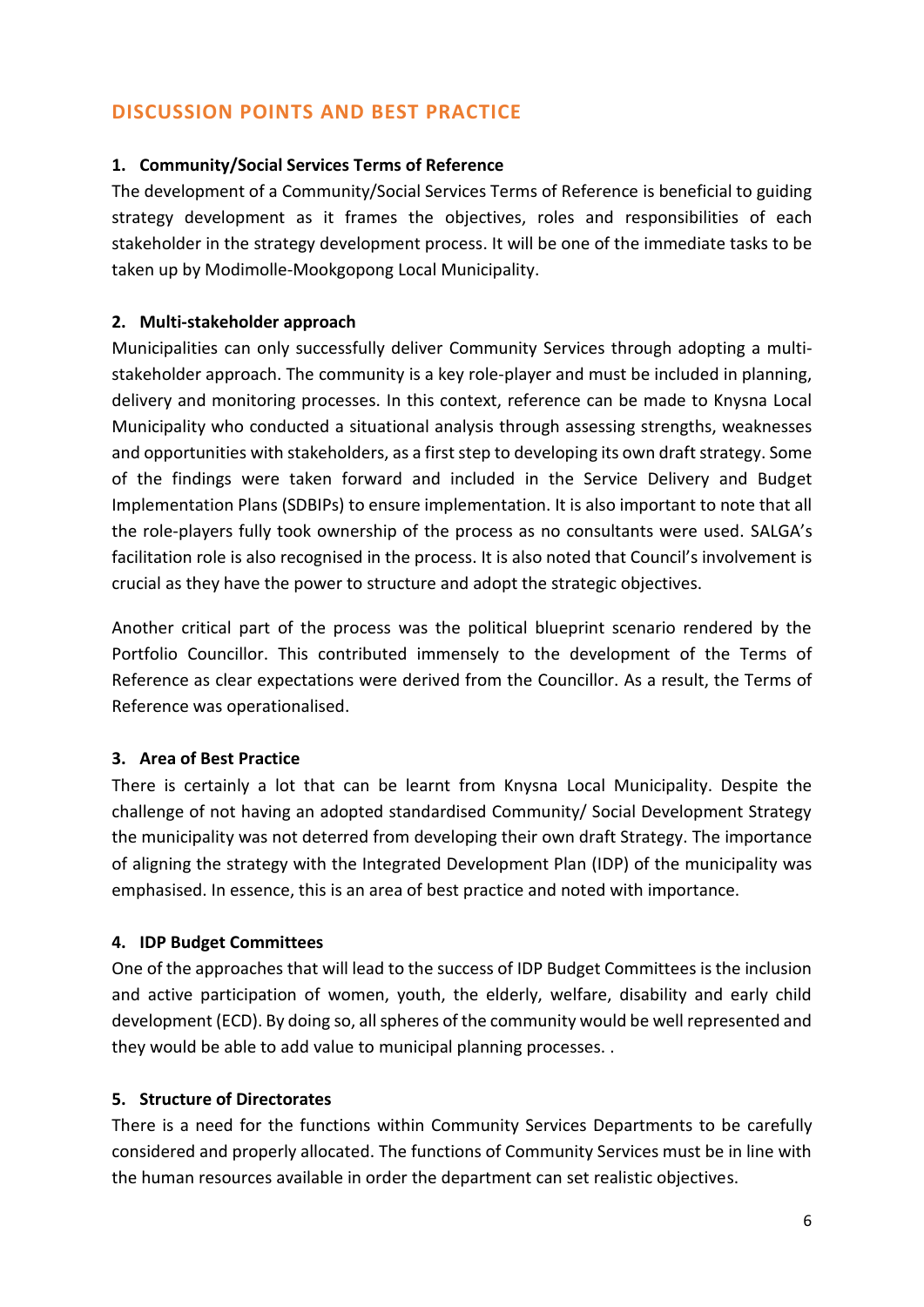### **6. Lack of synergised roles and functions**

From the various presentations of municipalities, it came out very strongly that there is a lack of synergised roles and functions. The different municipalities operate differently from one another, as priorities and community needs differ. It is suggested that prior to the adoption of the Community Services Framework, roles and functions of municipalities should be clarified. It is because of this reason that the majority of municipalities don't have draft strategies because a clear and well-articulated Framework is yet to be adopted.

#### **7. Blurred functions of Government spheres**

Although powers and functions of all government spheres are clearly enshrined in the Constitution of South Africa, the responsibilities and functions of the Department of Social Development are sometimes taken on by municipalities and vice-versa. In some cases, the bulk of the work is taken on by municipalities. Therefore, in order to address this, recognition of the hard work of Local Government is recommended and it would be crucial to develop clear Standard Operating Procedures to define the function and role of each sphere.

Local Government is easily accessible to people on the ground and it is also in the firing line by default. For example, when disgruntled communities take to protest action, it is usually directed to municipalities, even for sector department mandates.

### **8. Lack of Synergised Terminology**

By virtue of the field of Community Services being wide, it means that terminology would also be varied. Community Services Strategies are not referred to in the same manner as terms such as 'community' and 'social' services are used interchangeably. This counts as one of the main flaws in the status quo and it is anticipated that the final Framework will address this concern.

#### **9. Project management matters**

As the three year 'Strengthening Governance and Capacity in Local Government' project is reaching its final stages, SALGA must account to the funder regarding the document reaching its intended beneficiaries. Over and above, there are other requirements that must be met, otherwise complications will arise. However, another perspective is that this is not a compliance exercise but a meaningful one. It is important to acknowledge the work that has already been done and the goals met by the various municipalities.

#### **10. The use of consultants for strategy development**

As part of cost containment measures, municipalities have downsized on using consultants. Accordingly, SALGA is responding to this challenge by stepping into that gap and providing the required support to municipalities. A further advantage of not using consultants is that a sense of ownership of the process by all parties involved can be created.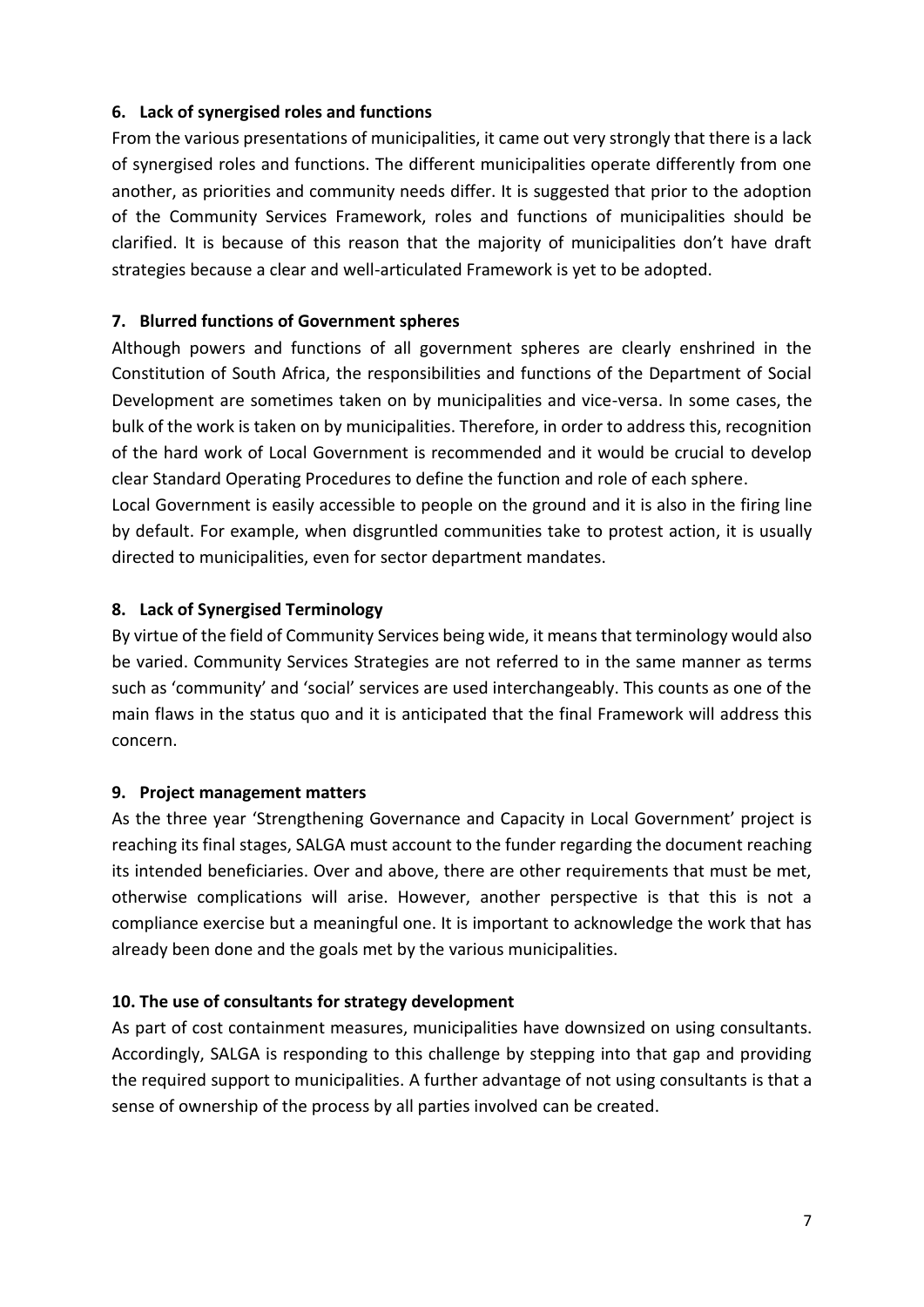